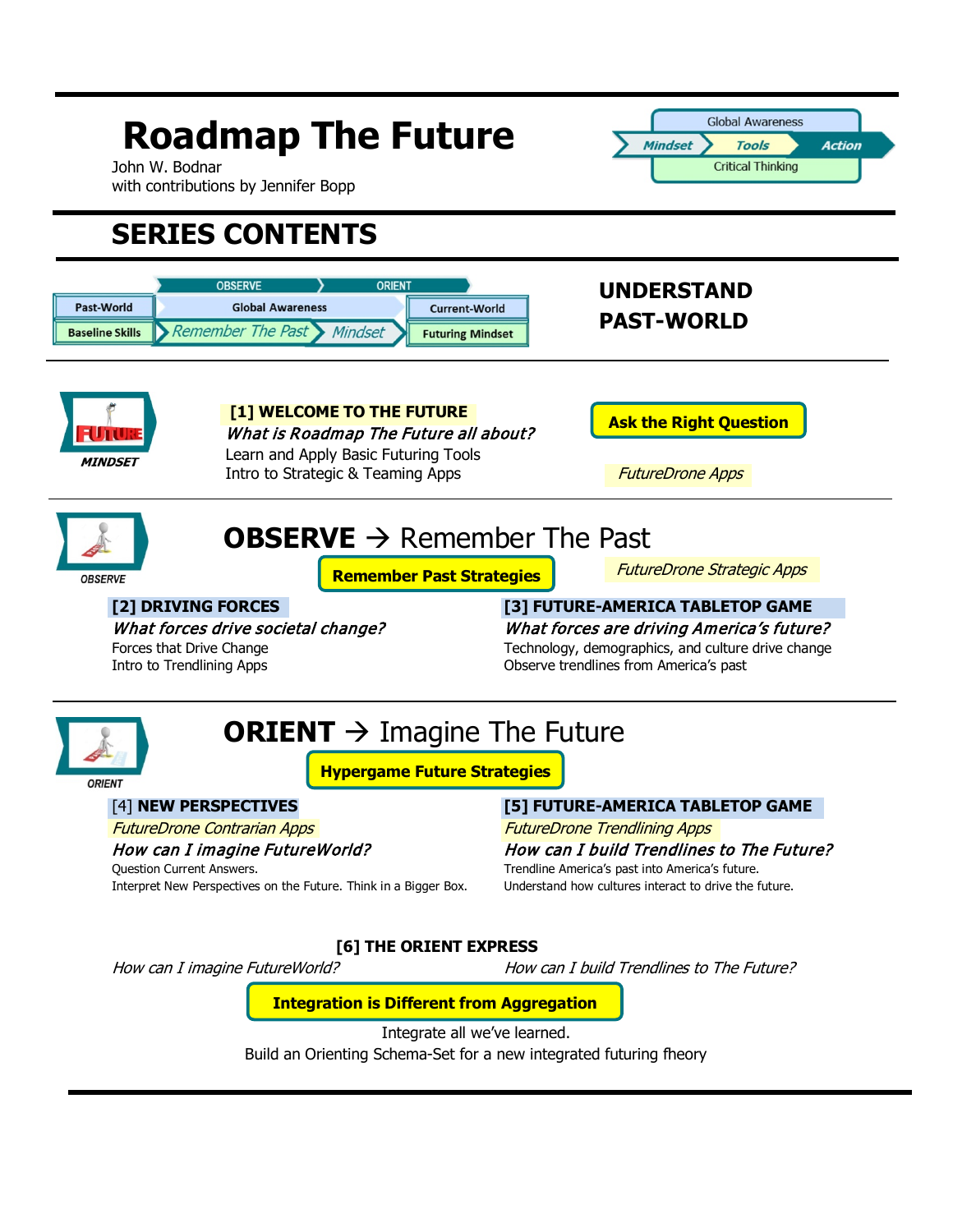| <b>BUILD</b>        |                         | <b>ORIENT</b>           | <b>DECIDE</b> | AC <sub>1</sub> |                        |
|---------------------|-------------------------|-------------------------|---------------|-----------------|------------------------|
|                     | <b>Current-World</b>    | <b>Global Awareness</b> |               |                 | <b>Future-World</b>    |
| <b>FUTURE-WORLD</b> | <b>Futuring Mindset</b> | Imagine The Future      |               | <b>Action</b>   | <b>Futuring Vision</b> |

# **DECIDE**  $\rightarrow$  Leadership for the Information Age

**Decide how to Decide**

Become a role model. The contract of the model of the Decide to lead and be led.

## [7] **LEADERSHIP for FUTURE-ME [8] LEADERSHIP for FUTURE-AMERICA**

Imagine Future-Me Imagine leaders for Future-America Learn Self-Assessment tools. Examine trendlines in American leadership. Choose a role model. **Examine American leaders.** Examine American leaders.

# $ACT \rightarrow$  Build a Roadmap to The Future



**FUTURE DECIDE** 

# **Build a Roadmap to Future-Me in Future-America**

Integrate FutureDrone Apps

### [9] **SCENARIOS FOR FUTURE-AMERICA 2040 [10] FUTURE-ME 2040**

 **AMERICAN LIFE AFTER COVID-19 MY LIFE AFTER COVID-19**

Use Creativity & Problem-Solving Methodologies Create an Action Plan for The Future. to Imagine The Future. The Future is driven by the Explain how my personal future is driven by

Build trendlines and endgames Build trendline and endgame for Future-America. for Future-Me in Future-America.

Imagine Future-America 2040. **And increase a material control of the future of my community and society** and society